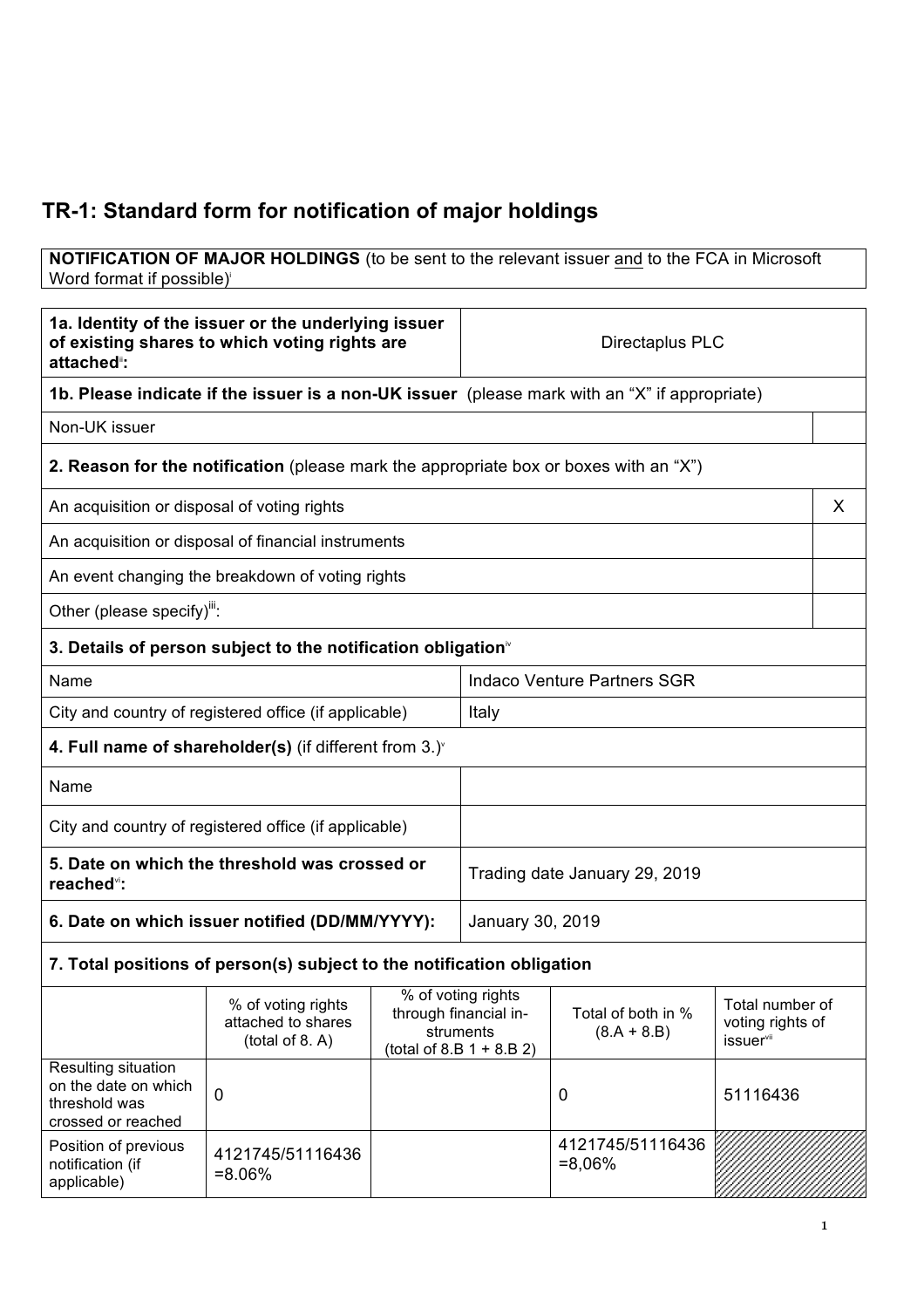### **8. Notified details of the resulting situation on the date on which the threshold was crossed or reached**viii

## **A: Voting rights attached to shares**

| Class/type of<br>shares<br>ISIN code (if possible) | Number of voting rights <sup>ix</sup>                         |                                                                       | % of voting rights                                            |                                                                       |
|----------------------------------------------------|---------------------------------------------------------------|-----------------------------------------------------------------------|---------------------------------------------------------------|-----------------------------------------------------------------------|
|                                                    | <b>Direct</b><br>(Art 9 of Directive<br>2004/109/EC) (DTR5.1) | <b>Indirect</b><br>(Art 10 of Directive<br>2004/109/EC)<br>(DTR5.2.1) | <b>Direct</b><br>(Art 9 of Directive<br>2004/109/EC) (DTR5.1) | <b>Indirect</b><br>(Art 10 of Directive<br>2004/109/EC)<br>(DTR5.2.1) |
| GB00BSM98843                                       | 0                                                             |                                                                       | 0                                                             |                                                                       |
|                                                    |                                                               |                                                                       |                                                               |                                                                       |
|                                                    |                                                               |                                                                       |                                                               |                                                                       |
| <b>SUBTOTAL 8. A</b>                               |                                                               |                                                                       | 0                                                             |                                                                       |

| B 1: Financial Instruments according to Art. 13(1)(a) of Directive 2004/109/EC (DTR5.3.1.1 (a)) |                               |                                          |                                                                                                        |                    |
|-------------------------------------------------------------------------------------------------|-------------------------------|------------------------------------------|--------------------------------------------------------------------------------------------------------|--------------------|
| <b>Type of financial</b><br>instrument                                                          | <b>Expiration</b><br>$date^x$ | Exercise/<br><b>Conversion Period</b> xi | <b>Number of voting rights</b><br>that may be acquired if<br>the instrument is<br>exercised/converted. | % of voting rights |
|                                                                                                 |                               |                                          |                                                                                                        |                    |
|                                                                                                 |                               |                                          |                                                                                                        |                    |
|                                                                                                 |                               |                                          |                                                                                                        |                    |
|                                                                                                 |                               | <b>SUBTOTAL 8. B 1</b>                   |                                                                                                        |                    |

| 2004/109/EC (DTR5.3.1.1 (b))           |                               | B 2: Financial Instruments with similar economic effect according to Art. 13(1)(b) of Directive |                                                     |                            |                    |
|----------------------------------------|-------------------------------|-------------------------------------------------------------------------------------------------|-----------------------------------------------------|----------------------------|--------------------|
| <b>Type of financial</b><br>instrument | <b>Expiration</b><br>$date^x$ | Exercise/<br><b>Conversion</b><br>Period <sup>xi</sup>                                          | <b>Physical or</b><br>cash<br><b>settlement</b> xii | Number of<br>voting rights | % of voting rights |
|                                        |                               |                                                                                                 |                                                     |                            |                    |
|                                        |                               |                                                                                                 |                                                     |                            |                    |
|                                        |                               |                                                                                                 |                                                     |                            |                    |
|                                        |                               |                                                                                                 | <b>SUBTOTAL</b><br>8.B.2                            |                            |                    |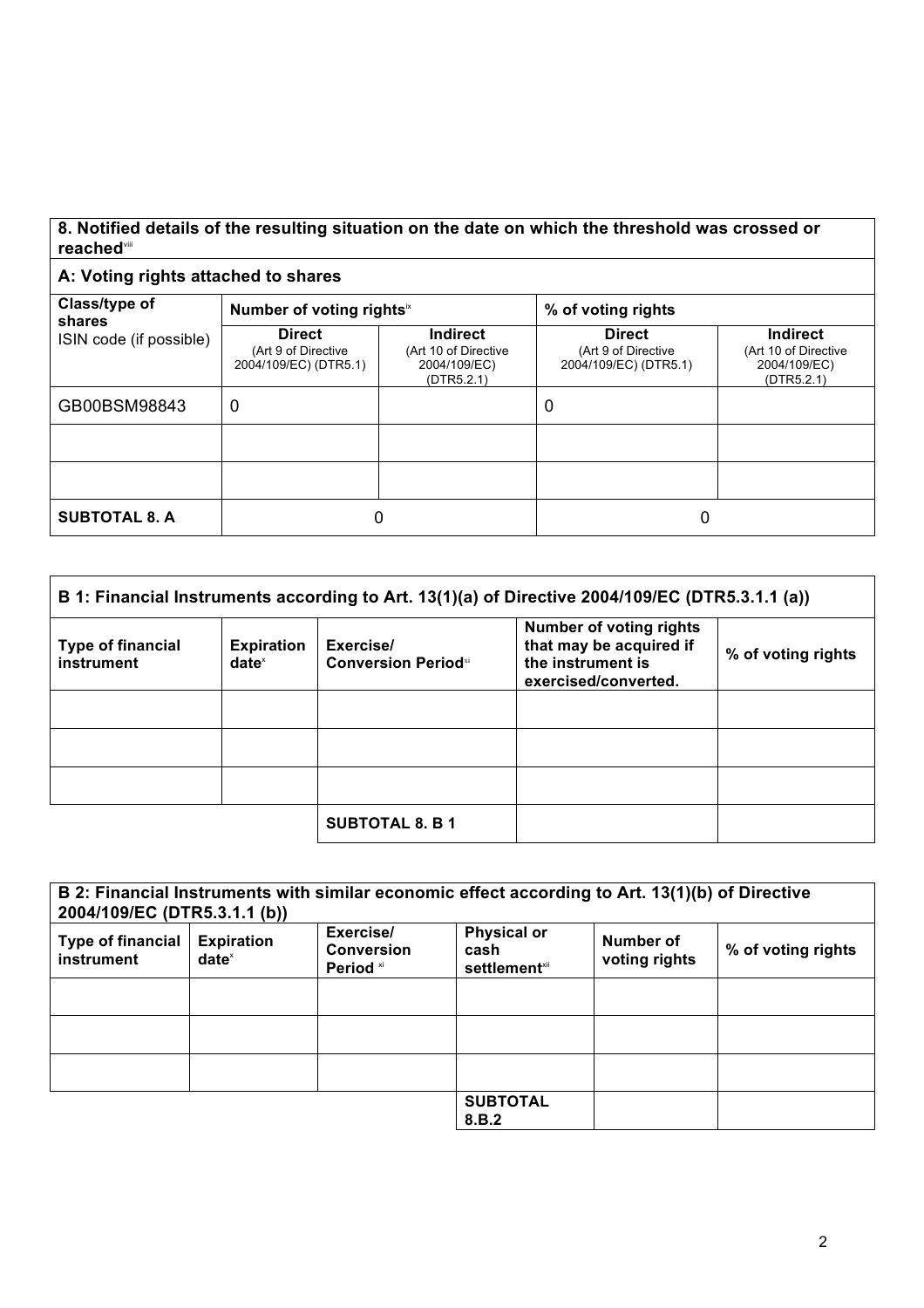| applicable box with an "X")               |                                                                                     | 9. Information in relation to the person subject to the notification obligation (please mark the                                                                                                                                             |                                                                                |  |
|-------------------------------------------|-------------------------------------------------------------------------------------|----------------------------------------------------------------------------------------------------------------------------------------------------------------------------------------------------------------------------------------------|--------------------------------------------------------------------------------|--|
|                                           |                                                                                     | Person subject to the notification obligation is not controlled by any natural person or legal entity and does not<br>control any other undertaking(s) holding directly or indirectly an interest in the (underlying) issuer <sup>xili</sup> |                                                                                |  |
| (please add additional rows as necessary) | Full chain of controlled undertakings through which the voting rights and/or the    | financial instruments are effectively held starting with the ultimate controlling natural person or legal entity <sup>xiv</sup>                                                                                                              |                                                                                |  |
| Name <sup>xv</sup>                        | % of voting rights if it<br>equals or is higher<br>than the notifiable<br>threshold | % of voting rights<br>through financial in-<br>struments if it equals<br>or is higher than the<br>notifiable threshold                                                                                                                       | Total of both if it<br>equals or is higher<br>than the notifiable<br>threshold |  |
|                                           |                                                                                     |                                                                                                                                                                                                                                              |                                                                                |  |
|                                           |                                                                                     |                                                                                                                                                                                                                                              |                                                                                |  |
|                                           |                                                                                     |                                                                                                                                                                                                                                              |                                                                                |  |
|                                           |                                                                                     |                                                                                                                                                                                                                                              |                                                                                |  |
|                                           |                                                                                     |                                                                                                                                                                                                                                              |                                                                                |  |

| <b>10.</b> In case of proxy voting, please identify: |  |  |
|------------------------------------------------------|--|--|
| Name of the proxy holder                             |  |  |
| The number and % of voting rights held               |  |  |
| The date until which the voting rights will be held  |  |  |

| 11. Additional informationxvi |  |  |
|-------------------------------|--|--|
|                               |  |  |
|                               |  |  |
|                               |  |  |

| <b>Place of completion</b>   Milan Italy |                              |
|------------------------------------------|------------------------------|
| Date of completion                       | Trading date 29 January 2019 |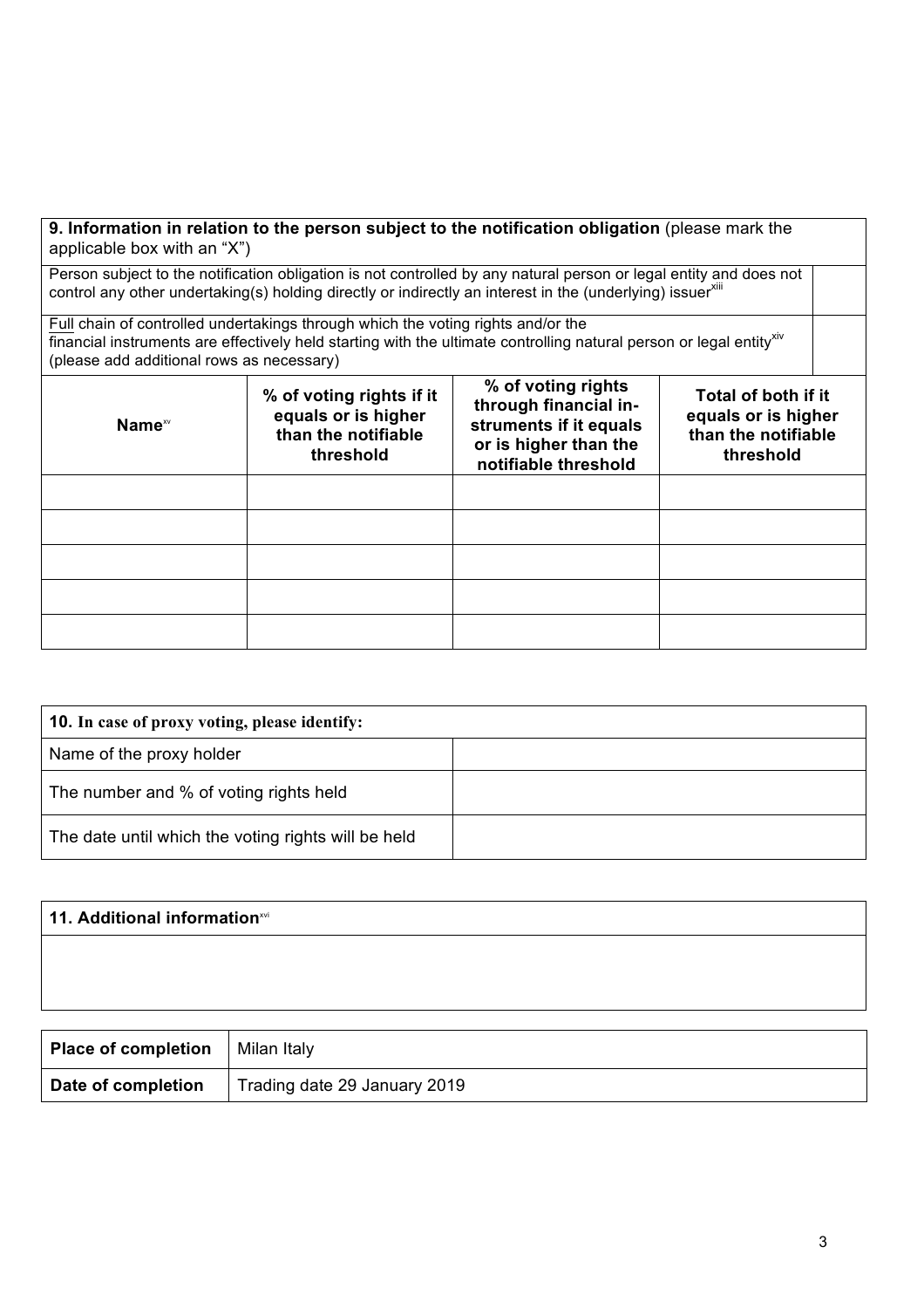# **Annex: Notification of major holdings** (to be filed with the FCA only)

| A: Identity of the person subject to the notification obligation              |                                               |  |  |
|-------------------------------------------------------------------------------|-----------------------------------------------|--|--|
| Full name (including legal form for legal entities)                           | Indaco Venture Partners SGR                   |  |  |
| Contact address (registered office for legal entities)                        | Galleria San Babila 4/B<br>20122 Milano Italy |  |  |
| E-Mail                                                                        | VCPartnerssgr@legalmail.it                    |  |  |
| Phone number / Fax number                                                     | +39 02 87206300                               |  |  |
| Other useful information<br>(at least legal representative for legal persons) |                                               |  |  |

| B: Identity of the notifier, if applicable                                                                                             |                                               |  |
|----------------------------------------------------------------------------------------------------------------------------------------|-----------------------------------------------|--|
|                                                                                                                                        | <b>Indaco Venture Partners SGR</b>            |  |
|                                                                                                                                        |                                               |  |
| Full name                                                                                                                              |                                               |  |
|                                                                                                                                        |                                               |  |
|                                                                                                                                        |                                               |  |
| Contact address                                                                                                                        | Galleria San Babila 4/B<br>20122 Milano Italy |  |
| E-Mail                                                                                                                                 | VCPartnerssgr@legalmail.it                    |  |
| Phone number / Fax number                                                                                                              | +39 02 87206300                               |  |
| Other useful information (e.g. functional relationship with<br>the person or legal entity subject to the notification obli-<br>gation) |                                               |  |

## **C: Additional information**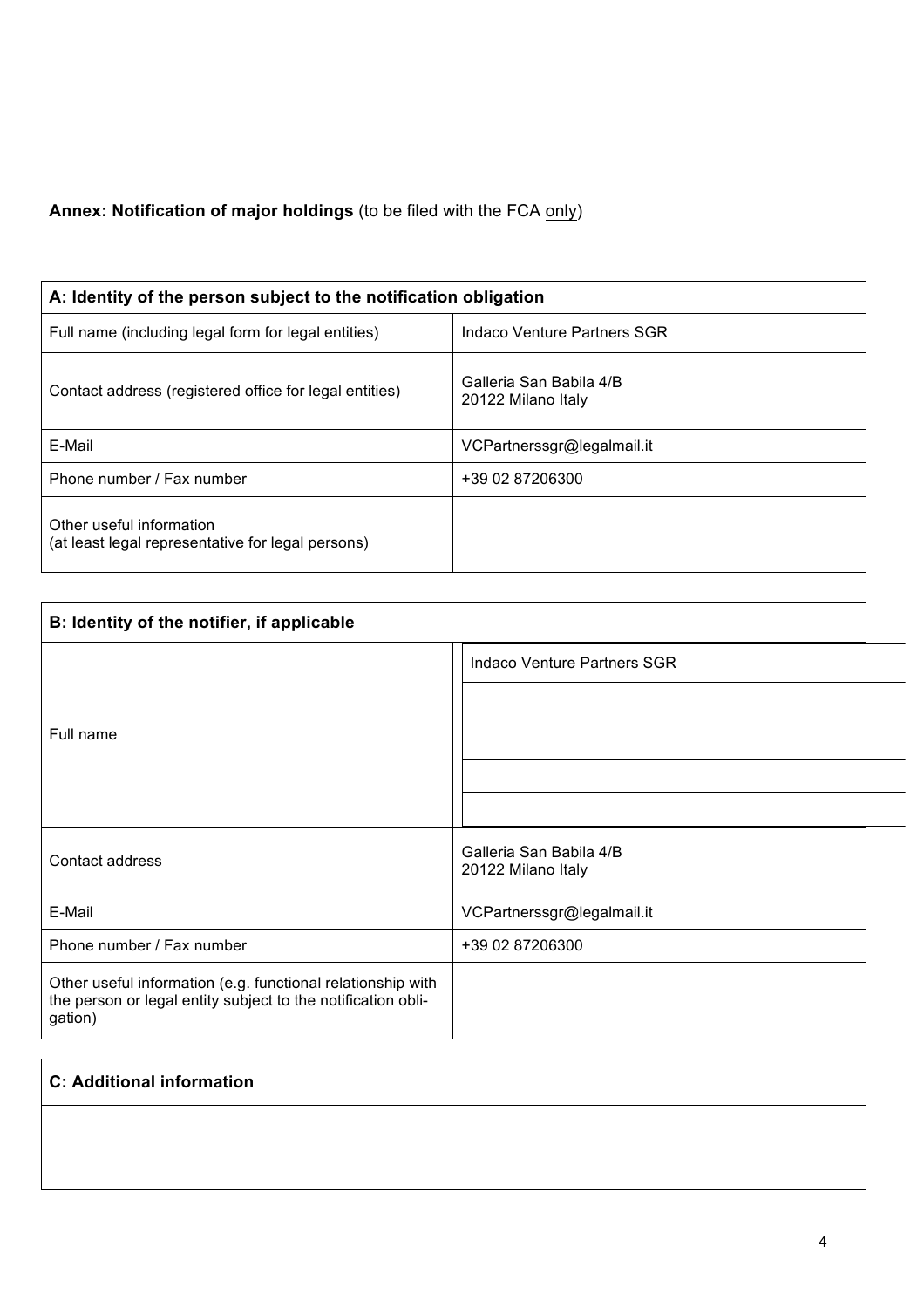Please send the completed form together with this annex to the FCA at the following email address: Majorshareholdings@fca.org.uk. Please send in Microsoft Word format if possible.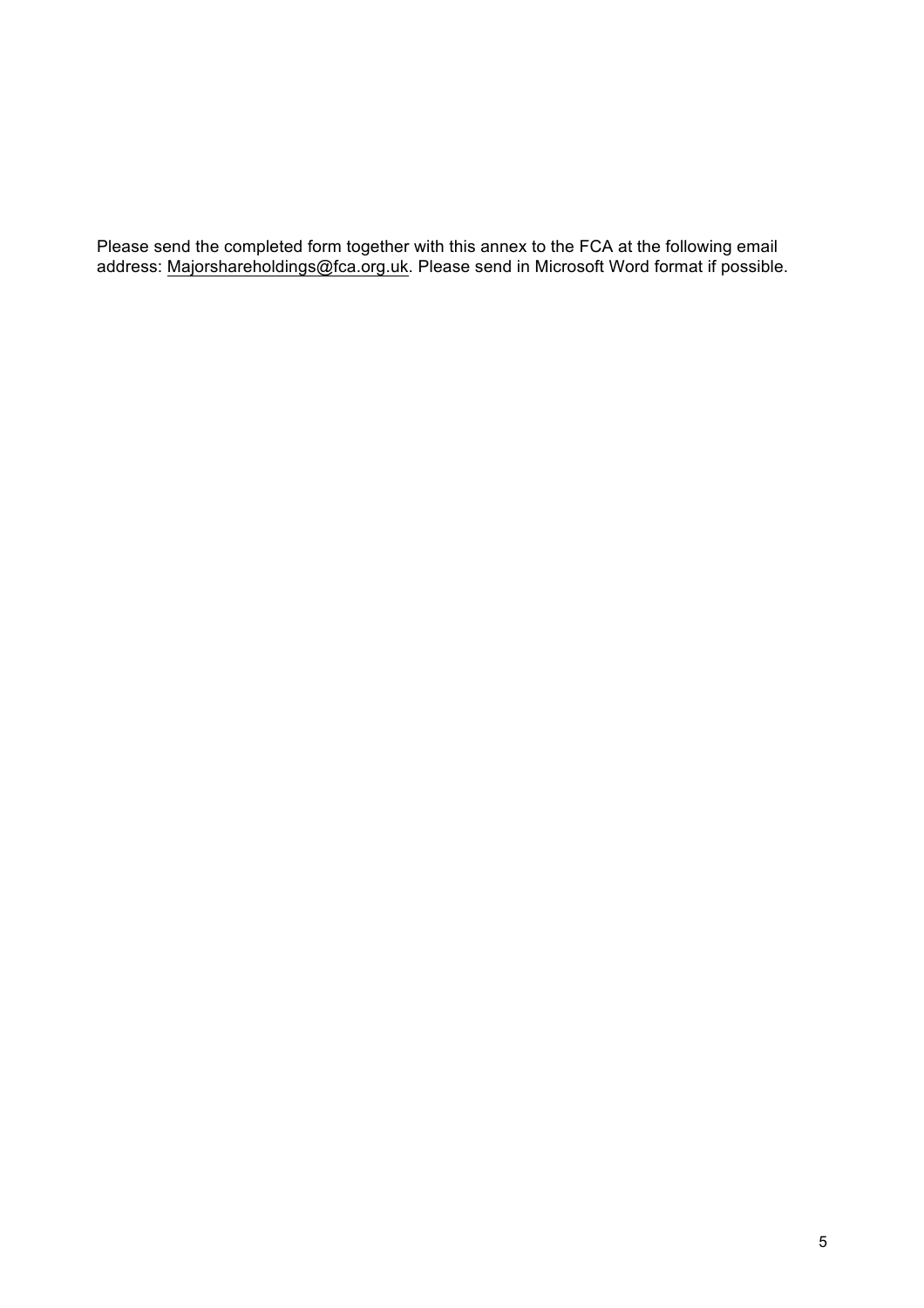#### **Notes**

*i Please note that national forms may vary due to specific national legislation (Article 3(1a) of Directive 2004/109/EC) as for instance the applicable thresholds or information regarding capital holdings.*

*ii Full name of the legal entity and further specification of the issuer or underlying issuer, provided it is reliable and accurate (e.g. address, LEI, domestic number identity). Indicate in the relevant section whether the issuer is a non UK issuer.*

*iii Other reason for the notification could be voluntary notifications, changes of attribution of the nature of the holding (e.g. expiring of financial instruments) or acting in concert.*

*iv This should be the full name of (a) the shareholder; (b) the natural person or legal entity acquiring, disposing of or exercising voting rights in the cases provided for in DTR5.2.1 (b) to (h)/ Article 10 (b) to (h) of Directive 2004/109/EC; (c) all parties to the agreement referred to in Article 10 (a) of Directive 2004/109/EC (DTR5.2.1 (a)) or (d) the holder of financial instruments referred to in Article 13(1) of Directive 2004/109/EC (DTR5.3.1).*

*As the disclosure of cases of acting in concert may vary due to the specific circumstances (e.g. same or different total positions of the parties, entering or exiting of acting in concert by a single party) the standard form does not provide for a specific method how to notify cases of acting in concert.*

*In relation to the transactions referred to in points (b) to (h) of Article 10 of Directive 2004/109/EC (DTR5.2.1 (b) to (h)), the following list is provided as indication of the persons who should be mentioned:*

*- in the circumstances foreseen in letter (b) of Article 10 of that Directive (DTR5.2.1 (b)), the natural person or legal entity that acquires the voting rights and is entitled to exercise them under the agreement and the natural person or legal entity who is transferring temporarily for consideration the voting rights;*

*- in the circumstances foreseen in letter (c) of Article 10 of that Directive (DTR5.2.1 (c)), the natural person or legal entity holding the collateral, provided the person or entity controls the voting rights and declares its intention of exercising them, and natural person or legal entity lodging the collateral under these conditions;*

*- in the circumstances foreseen in letter (d) of Article 10 of that Directive (DTR5.2.1 (d)), the natural person or legal entity who has a life interest in shares if that person or entity is entitled to exercise the voting rights attached to the shares and the natural person or legal entity who is disposing of the voting rights when the life interest is created;*

*- in the circumstances foreseen in letter (e) of Article 10 of that Directive (DTR5.2.1 (e)), the controlling natural person or legal entity and, provided it has a notification duty at an individual level under Article 9 (DTR 5.1), under letters (a) to (d) of Article 10 of that Directive (DTR5.2.1 (a) to (d)) or under a combination of any of those situations, the controlled undertaking;*

*- in the circumstances foreseen in letter (f) of Article 10 of that Directive (DTR5.2.1 (f)), the deposit taker of the shares, if he can exercise the voting rights attached to the shares deposited with him at his discretion, and the depositor of the shares allowing the deposit taker to exercise the voting rights at his discretion;*

*- in the circumstances foreseen in letter (g) of Article 10 of that Directive (DTR5.2.1 (g)), the natural person or legal entity that controls the voting rights;*

*- in the circumstances foreseen in letter (h) of Article 10 of that Directive (DTR5.2.1 (h)), the proxy holder, if he*  can exercise the voting rights at his discretion, and the shareholder who has given his proxy to the proxy holder *allowing the latter to exercise the voting rights at his discretion (e.g. management companies).*

*<sup>v</sup> Applicable in the cases provided for in Article 10 (b) to (h) of Directive 2004/109/EC (DTR5.2.1 (b) to (h). This should*  be the full name of the shareholder who is the counterparty to the natural person or legal entity referred to in Article 10 *of that Directive (DTR5.2) unless the percentage of voting rights held by the shareholder is lower than the lowest notifiable threshold for the disclosure of voting rights holdings in accordance with national practices (e.g. identification of funds managed by management companies).*

*vi The date on which threshold is crossed or reached should be the date on which the acquisition or disposal took place or the other reason triggered the notification obligation. For passive crossings, the date when the corporate event took effect.*